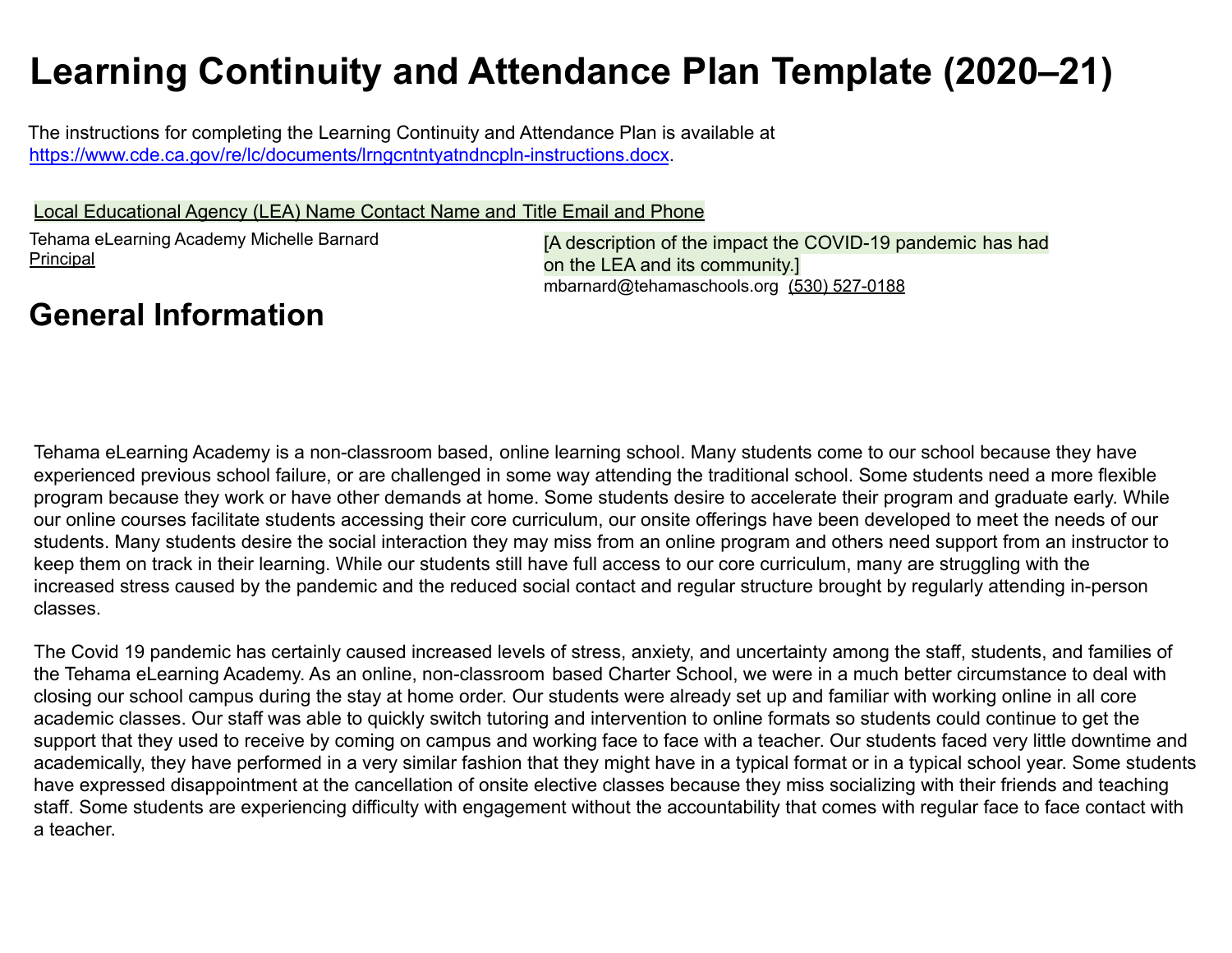2020-21 Learning Continuity and Attendance Plan for Tehama eLearning Academy Page 1 of 11

## **Stakeholder Engagement**

[A description of the efforts made to solicit stakeholder feedback.]

During the early stages of school closure in March and April, a survey was sent out for parents to complete regarding their needs and reaction to the plan of closing the school campus and students continuing to work online at home in their core courses. This survey was used to provide resources to families identified as needing support or assistance. We also asked both parents and students about their feelings and desires about the possible return to school and the conditions of if they would be favorable to returning. We had begun soliciting input on a traditional LCAP survey beginning in August 2020, which included questions about an agreement with the COVID plans. We have responses and feedback from parents on that survey. After our reopening plan was approved by Tehama Public Health we shared the plan with families and staff. As school has gotten started, we have surveyed families and staff about their agreement with the plan, their ability to follow the plan, and their perceptions about the level of safety at our school. Additionally, we have discussed the plan with staff and taken feedback and input in making adjustments to school protocols based on their feedback. The enrollment process was completely re-designed to follow safety protocols, and the design was adapted based on suggestions and feedback from staff. Staff input sessions were held June 10, 2020, August 11, 2020 and September 1, 2020.

[A description of the options provided for remote participation in public meetings and public hearings.]

All Governance Committee meetings have been held on schedule for the 2019/2020 and 2020/2021 school year. We have followed all posting requirements and made a virtual link available. We also have allowed in person attendance by appointment. The Governance Committee reviewed all input surveys, reviewed and approved the Reopening Plan and Return to school Plan as well as gave input to the Learning Continuity and Attendance Plan. During the COVID crisis, these meetings were held on April 9, 2020, June 18, 2020, August 20, 2020, with a Special Public Hearing on September 16, 2020 and a Special Meeting for approval on September 17, 2020.

[A summary of the feedback provided by specific stakeholder groups.]

Students and Families have reported an increased level of stress and uncertainty due to to pandemic. Some families have reported economic hardships. Many families report concern for their students academic success without the benefit of required, onsite interaction with teaching staff. Staff and parents alike express a deep concern about safety and proper protocols to increase safety and reduce the likelyhood of spread of the virus among the school community. Families and students have expressed concern about the effects of social isolation.

[A description of the aspects of the Learning Continuity and Attendance Plan that were influenced by specific stakeholder input.]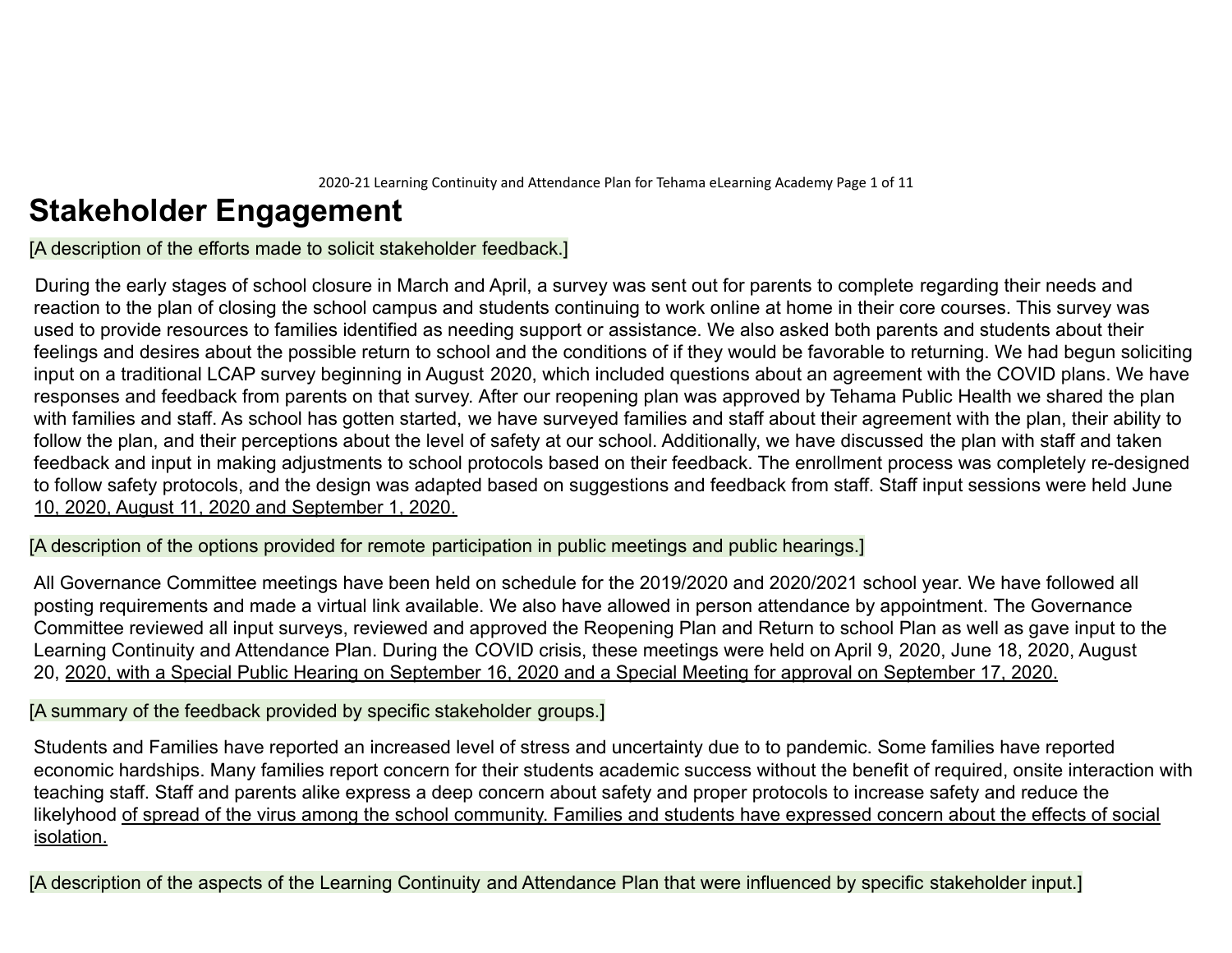Our return to school plan was created with input from the staff. Due to staff feedback, the staff is working from home on a rotating basis to limit the number of people on campus and decrease opportunities for possible virus spread. Our re-opening plan includes all of the recommendations to reduce the risk of virus spread including staying home when sick, health checks at arrival and during the day, increased hand hygiene and sanitation practices, social distancing, and face coverings. We have reduced the number of people on campus to very small cohorts. Additionally, we have canceled all non-essential onsite offerings for the first semester. To address concerns about student disengagement and need of support, our plan includes online intervention to replace onsite intervention, and weekly virtual meetings with the teacher and a small group of classmates to ensure connectedness and SEL support. In-person or virtual tutoring sessions have been scheduled weekly for our most vulnerable population including students with special needs, foster youth, English Learners and others who

2020-21 Learning Continuity and Attendance Plan for Tehama eLearning Academy Page 2 of 11

have demonstrated the need. In-person or virtual tutoring sessions are available to any student who requests. Teachers communicate student progress to parents weekly. Mental Health counseling sessions are also available in person, or virtually by request. Our Mental Health Clinician regularly checks in on students who have struggled socially or emotionally in the past. The enrollment process was completely re-designed to follow safety protocols, and the design was adapted based on suggestions and feedback from staff.

## **Continuity of Learning**

## **In-Person Instructional Offerings**

[A description of the actions the LEA will take to offer classroom-based instruction whenever possible, particularly for students who have experienced significant learning loss due to school closures in the 2019–2020 school year or are at a greater risk of experiencing learning loss due to future school closures.]

Our school is a non-classroom based online Charter. As such, all core courses, including elective and vocational courses are available to students in their online curriculum. For the first semester of this school year, we have temporarily suspended the traditional onsite elective, enrichment and intervention offerings for students. We hope to offer some of these options for voluntary participation in the Spring semester if it is safe to do so. Students continue to express a need and desire for in-person socialization opportunities. We continue to see a need for intervention and tutoring support. While we have online opportunities for intervention and virtual tutoring, many students are having challenges remaining engaged without the accountability of regular, in-person interactions with teaching staff. We are working on plans to incorporate more in-person opportunities in the coming weeks as it can be done safely. When a student is identified as being in need of in person support, teachers schedule appointments on an individual basis. All safety protocols are followed including wellness checks, hand hygiene, social distancing and masking. Regular weekly virtual and In person tutoring sessions have been scheduled for those students demonstrating the need for this support. In person support sessions have been scheduled for students with disabilities, foster youth, English learners, and other students who have previously demonstrated the need for extra support. Home visits are being conducted by some teaching staff as a way to make a special connection and build relationships in this challenging time. Home visits are also being utilized for students who are disengaged. Any student can request an in-person tutoring session if needed.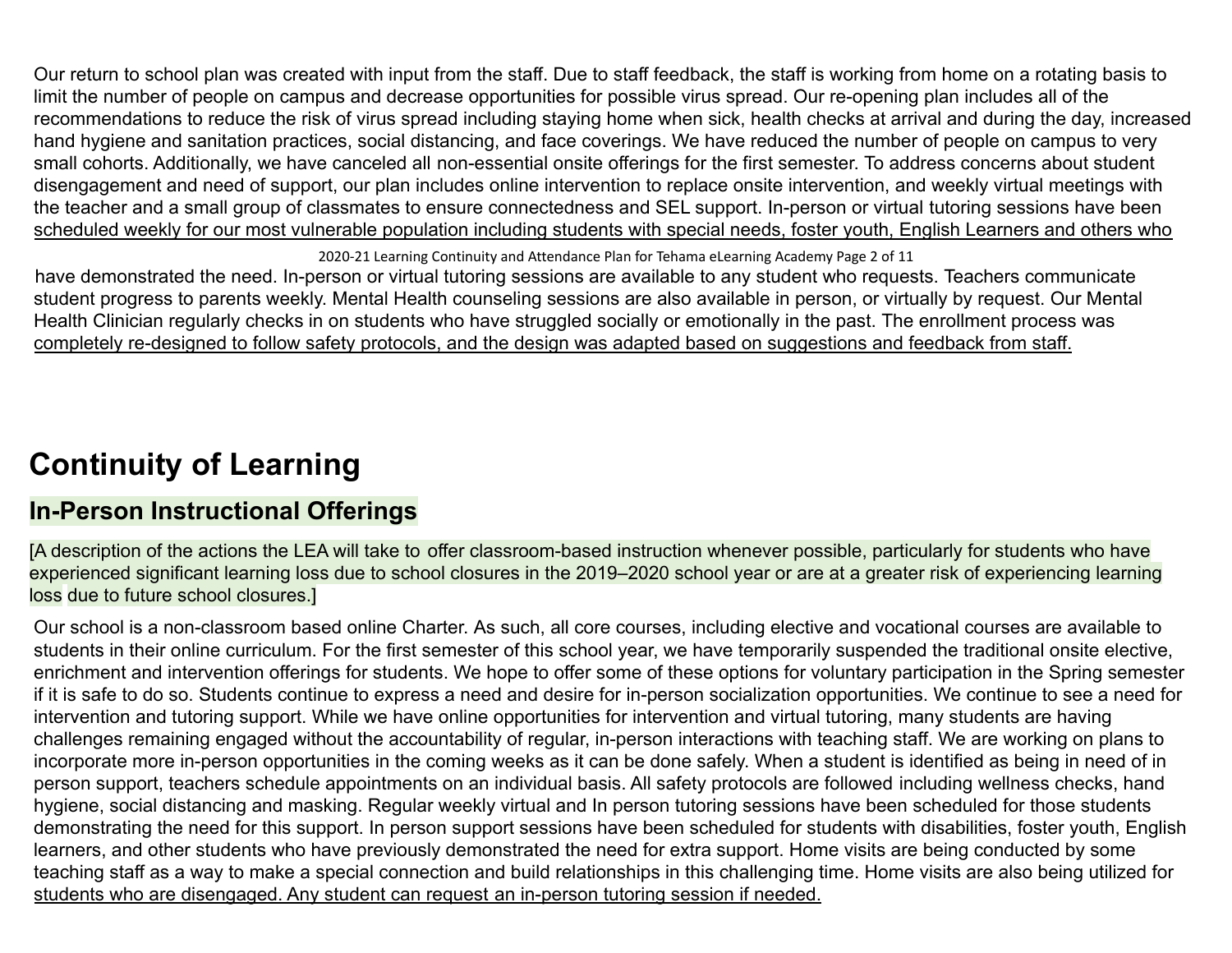### **Actions Related to In-Person Instructional Offerings [additional rows and actions may be added as necessary]**

#### Description Total Funds Contributing

2 Part-time Para educators to provide one-on-one tutoring sessions for at risk students and students needing additional support. 25% of the para educator time will be providing tutoring services to help mitigate learning loss. \$15,828.00 Yes

Purchase 2 document cameras to allow for appropriate social distancing during tutoring. \$386.98 No

2020-21 Learning Continuity and Attendance Plan for Tehama eLearning Academy Page 3 of 11

Description Total Funds Contributing

## **Distance Learning Program**

## **Continuity of Instruction**

[A description of how the LEA will provide continuity of instruction during the school year to ensure pupils have access to a full curriculum of substantially similar quality regardless of the method of delivery, including the LEA's plan for curriculum and instructional resources that will ensure instructional continuity for pupils if a transition between in-person instruction and distance learning is necessary.]

Because we are a non-classroom based, online school, our students are already enrolled in an online curriculum offering standards-aligned, college preparation courses in all core and elective subjects. Additionally, students have access to vocational and career technical courses, fine art, visual and performing arts, foreign language, and physical education courses. Our system provides for tracking of daily engagement and teacher monitoring daily for student academic progress. Additional online offerings include the use of I Ready or MyPath for targeted intervention for those students demonstrating the need for intervention based on assessment. Students are assessed at the beginning of the school year and if they show that they are below grade level in math or reading, they are assigned intervention. Students participate in 30 minutes of daily intervention in math or reading, or both if needed.

## **Access to Devices and Connectivity**

[A description of how the LEA will ensure access to devices and connectivity for all pupils to support distance learning.]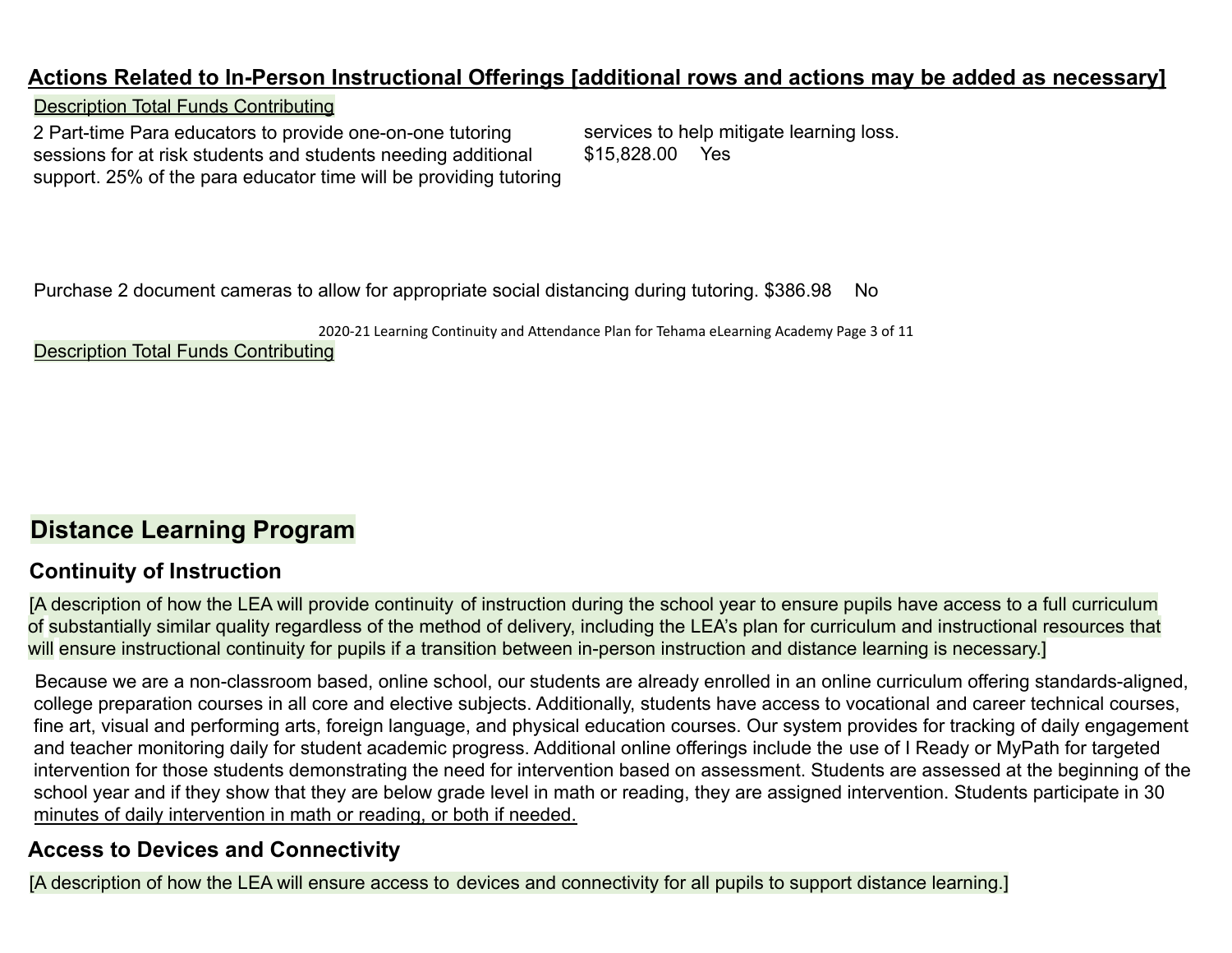Every student enrolled in our school is provided with a device to use to access the online curriculum. We have a 1:1 student to device ratio. Students are required to have access to high speed internet to enroll in our school as we are an online Charter. Those who are challenged with connectivity temporarily are provided with resoureces for accessing it. We allow students to access our wifi or provide them other community resources for access. Additional student devices, license and carry cases will be purchased to replace those that are aging out, have been lost or damaged, and to ensure we remain at a 1:1 device ratio as new students enroll.

## **Pupil Participation and Progress**

[A description of how the LEA will assess pupil progress through live contacts and synchronous instructional minutes, and a description of how the LEA will measure participation and time value of pupil work.]

Our online curriculum provides for real time monitoring of student progress. Teacher monitor student progress daily. Our attendance system, as an online, non-classroom based school is based on engagement. Students are online, completing lessons daily demonstrating attendance. Our minimum engagement for attendance is that students must log in daily and complete a minimum of ten lessons per week. If a student fails to log in or complete the minimum amount of lessions, they will receive an absence. Students who do not meet the minimum

2020-21 Learning Continuity and Attendance Plan for Tehama eLearning Academy Page 4 of 11

requirement for attendance are placed on academic probation. This process includes notification to parents and if needed, a meeting with the teacher and administration to ensure a good plan for reengagement. The student may be required to come on campus for supported learning or other interventions may be incorporated as needed. SARB is utilized for students who are challenged by truancy.

## **Distance Learning Professional Development**

[A description of the professional development and resources that will be provided to staff to support the distance learning program, including technological support.]

Technology support is provided to staff by the Tehama County Department of Education. All teachers have school-provided devices and appropriate software to be able to monitor students online and provide the needed online meetings and communications. Teachers have been trained in the online learning platforms and refresher training is provided as needed. Our focus for the past several years has been on trauma informed practice and social emotional learning for staff and students. We will continue this year with professional development around social emotional learning and character development. Staff have committed to a two hour weekly, in person meeting time. During this collaborative time, staff may discuss and identify additional professional development they may need. This need is evaluated by administration and provided when appropriate. Staff are encouraged to attend webinars and other offerings in the community when they see a training of interest to them.

Tehama eLearning Academy staff members will participate in the Community of Practice at the Tehama County Department of Education for Social Emotional Learning. Staff will attend the Mental Health Wellness Conference to learn up to date resources and strategies to support our focus on Staff and student wellness and Social emotional learning for this school year. Professional Development will be provided to all staff in utilization of the software we will use includeing IReady, MyPath, OW, and Schools PLP

## **Staff Roles and Responsibilities**

[A description of the new roles and responsibilities of affected staff as a result of COVID-19.]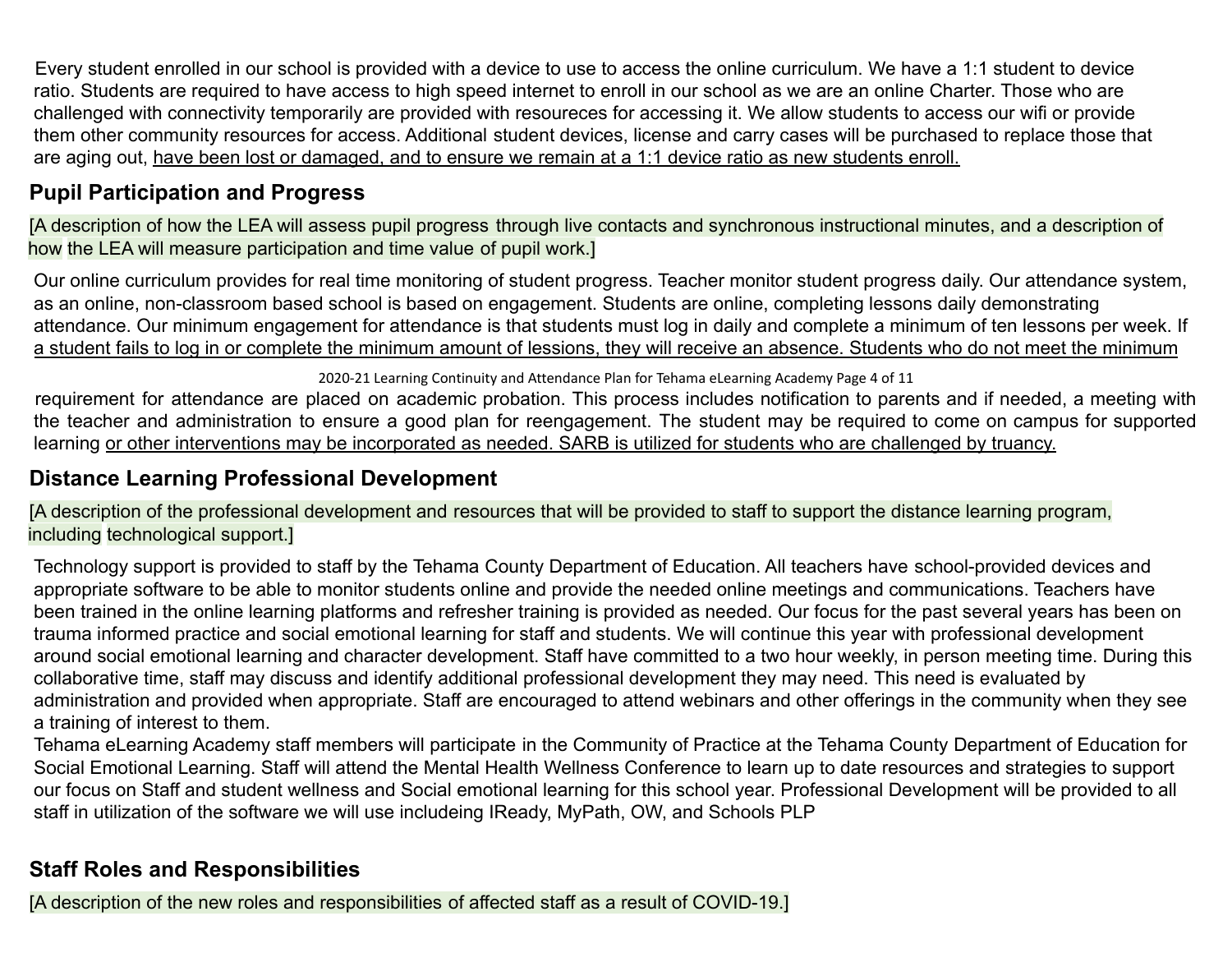Teachers are no longer actively preparing for weekly onsite classes with students. Instead, they are learning to engage students virtually with Google Meet weekly meetings with all students. Also, they are learning to provide virtual tutoring utilizing online tools. Teachers are working from home part time and learning to balance this new work environment. Paraprofessionals are also learning to provide virtual tutoring. We are all learning to effeciently collaborate together utilizing online tools such as Zoom meetings. Office staff have learned to adapt enrollment processes to include virtual components. Everyone is working together to adapt and take on their necessary new roles.

### **Supports for Pupils with Unique Needs**

[A description of the additional supports the LEA will provide during distance learning to assist pupils with unique needs, including English learners, pupils with exceptional needs served across the full continuum of placements, pupils in foster care, and pupils who are experiencing homelessness.]

In person or virtual tutoring sessions, one on one or in small groups have been scheduled for those students demonstrating the need for this support. In person or virtual support sessions have been scheduled for students with disabilities, foster youth, English learners, and other students who have previously demonstrated the need for extra support. Any student can request an in-person or virtual tutoring session if needed.

2020-21 Learning Continuity and Attendance Plan for Tehama eLearning Academy Page 5 of 11

#### **Actions related to the Distance Learning Program [additional rows and actions may be added as necessary]**

#### Description Total Funds Contributing

Odysseyware License for High School provides a feature to read to students. This is especially helpful for students with special needs, English Learners, etc. technology support to ensure appropriate access for distance learning for students and staff

Character Counts Training and Program Materials for SEL Learning and support and Character Education

15 student devices, required licenses, and carry cases will be purchased to ensure continued 1:1 student device ratio

Google Voice License for key staff members to reach out to and engage dis-engaged students and families. \$3000 Yes \$881.11 Yes \$3520.00 Yes \$486.24 Yes

\$12078 Yes \$400 Yes

Professional development for staff to attend Mental Health Wellness Conference to meet the varied needs of our students.

MOU with Tehama Co Dept of Education will be maintained for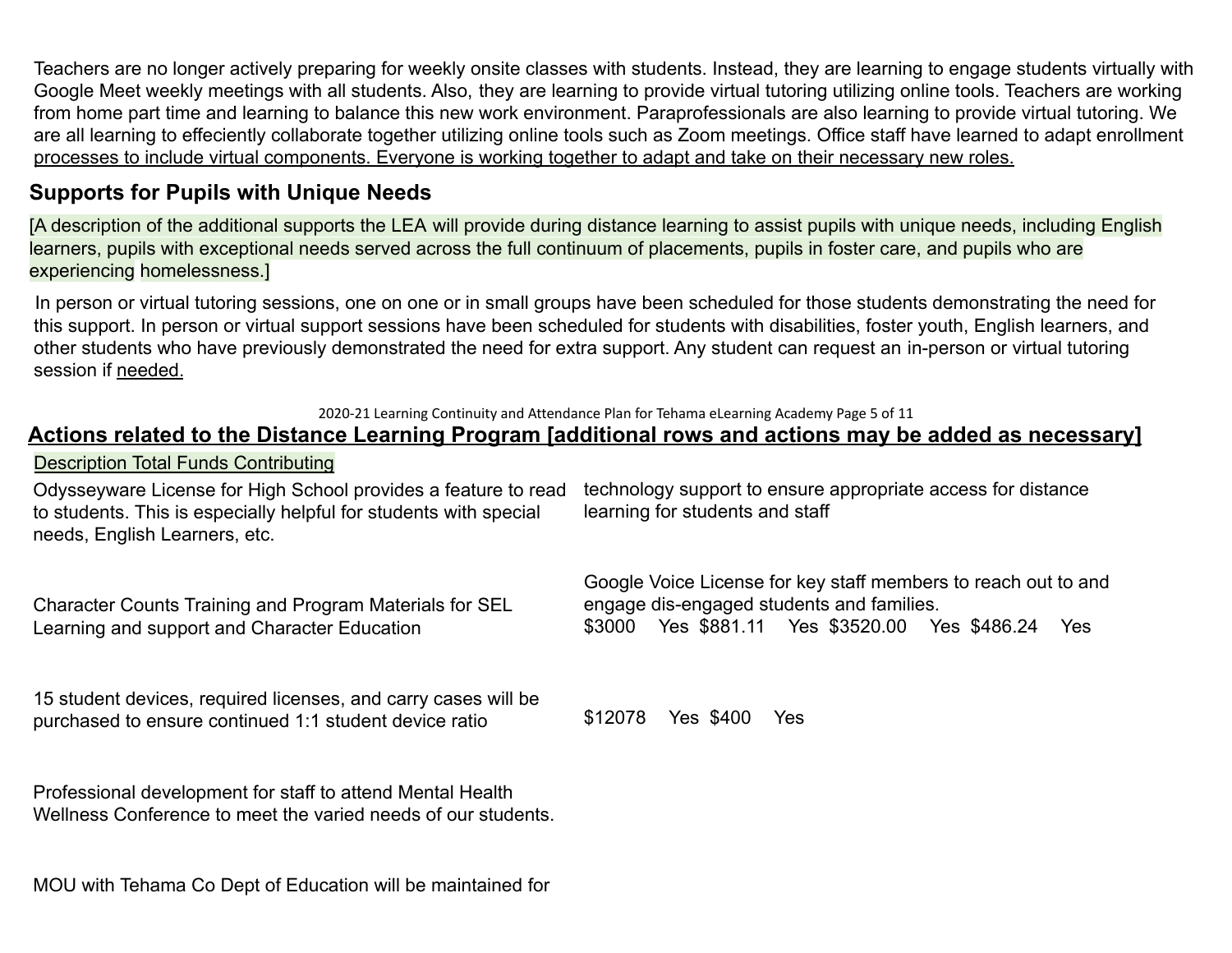2020-21 Learning Continuity and Attendance Plan for Tehama eLearning Academy Page 6 of 11

## **Pupil Learning Loss**

[A description of how the LEA will address pupil learning loss that results from COVID-19 during the 2019–2020 and 2020–21 school years, including how the LEA will assess pupils to measure learning status, particularly in the areas of English language arts, English language development, and mathematics.]

All students will be assessed within the first month of school beginning utilizing I Ready or MyPath. Students who demonstrate significant learning loss or levels below current grade level, will be assigned pre-requisite skills in I Ready. This special program analyzes the previous assessment taken by the student and assigns modules to re-teach the specific skills that have been lost. The program then re-adjusts to continue with previous intervention. Teachers will emphasize utilization of the intervention program for students who demonstrate levels below their grade level. Students will be encouraged to set goals and "work their way out" of required intervention by reaching grade-level status. MyPath will be utilized in a similar manner for high school students.

### **Pupil Learning Loss Strategies**

[A description of the actions and strategies the LEA will use to address learning loss and accelerate learning progress for pupils, as needed, including how these strategies differ for pupils who are English learners; low-income; foster youth; pupils with exceptional needs; and pupils experiencing homelessness.]

Students are assessed at the beginning of the school year and if they show that they are below grade level in math or reading, they are assigned intervention. Students participate in 30 minutes daily of intervention in math or reading, or both if needed. Additionally, teachers monitor on line work of students. If a student fails a quiz or test, or is demonstrating a challenge in a particular course, the teacher will reach out to the student to see what support or instruction can be provided to support the student in leaning the needed material. Students who are at-risk such as students with disabilities, English Learners, foster youth etc., will be monitored closely. Difficulties will be addressed and supports increased to support student success.

## **Effectiveness of Implemented Pupil Learning Loss Strategies**

[A description of how the effectiveness of the services or supports provided to address learning loss will be measured.]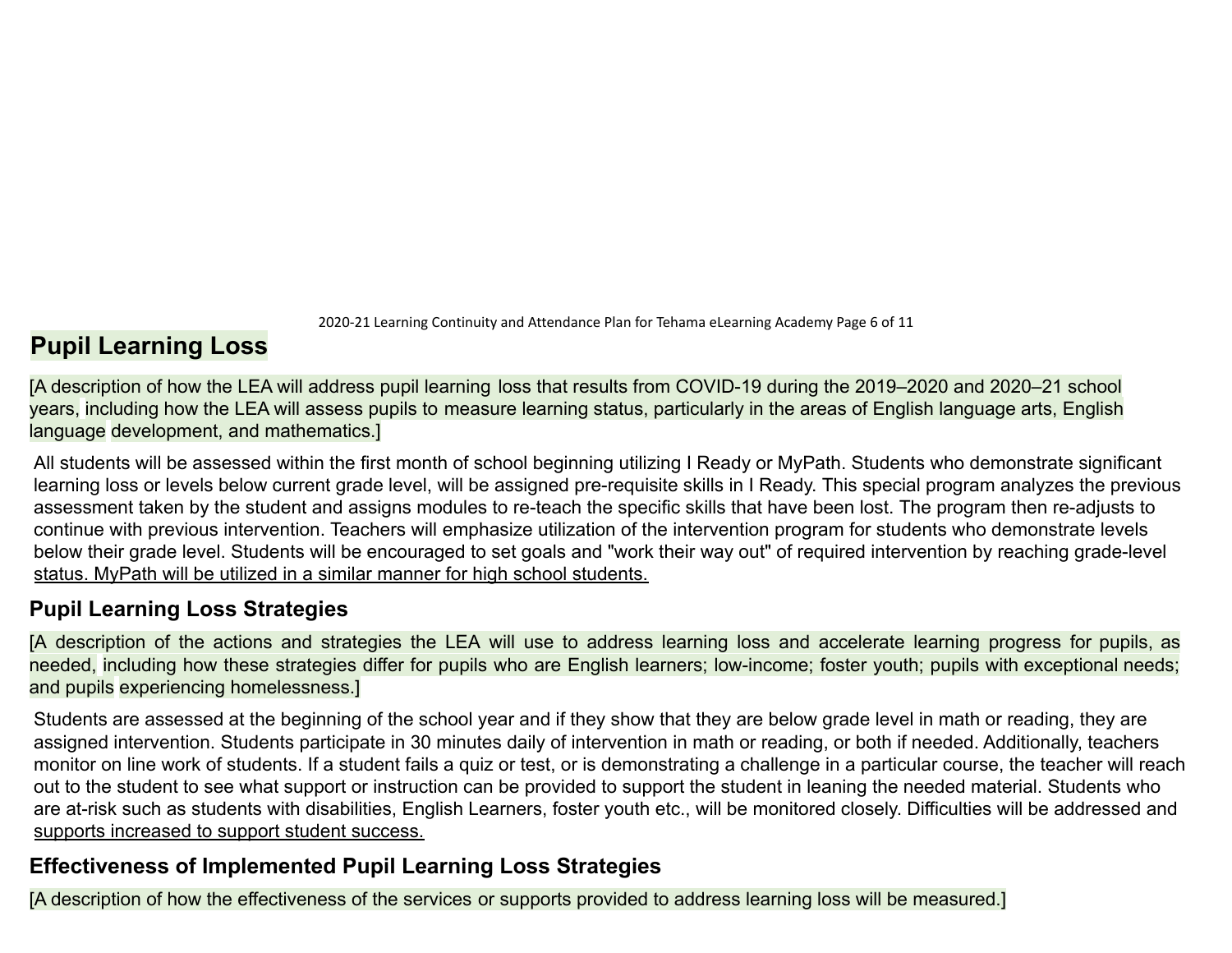Students will be re-assessed mid year to determine if progress has been made. Student study team meetings may be held for those not making adequate progress. Students failing classes will be assessed to see what changes or supports can be made to provide needed support for student to be successful in improving their grade prior to the completion of the course.

### **Actions to Address Pupil Learning Loss [additional rows and actions may be added as necessary]** Description

#### Total Funds Contributing

iReady online program for assessment to see if students have gaps in learning or learning loss. The program assigns lessons to 24,111 Yes fill those gaps and reteach skills needed to progress toward grade level learning.

2020-21 Learning Continuity and Attendance Plan for Tehama eLearning Academy Page 7 of 11

Description Total Funds Contributing

My Path from Edgenuity will be used for High School students to assess learning loss and provide the pre-requisite skills needed to  $\frac{1}{3500}$  Yes improve reading and math levels and support students in accessing grade-level material. **Emotional Well-Being**

**Mental Health and Social and**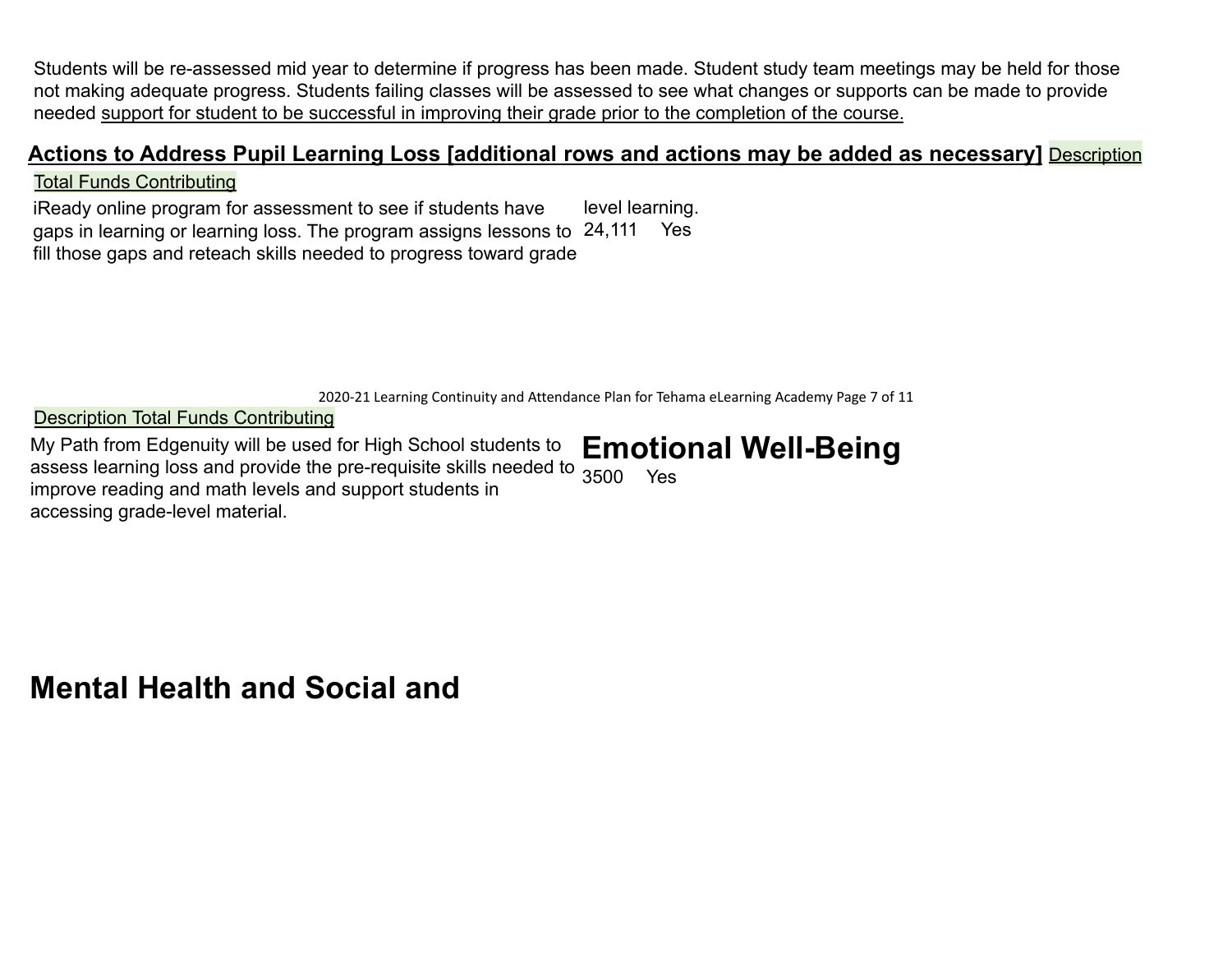[A description of how the LEA will monitor and support mental health and social and emotional well-being of pupils and staff during the school year, including the professional development and resources that will be provided to pupils and staff to address trauma and other impacts of COVID-19 on the school community.]

Our surveys have included questions relating to the levels of stress families, students and staff are experiencing and their ability to appropriately manage this stress. Staff meetings will include time for discussions on self-care and stress management. Our Mental Health Clinician will check in with each student, parent, or staff member who shares high levels of stress or feeling inadequately equipped to appropriately manage the stress. Additionally, weekly Google meets will focus on Social-Emotional Learning and conversations about how students are managing the stress and challenges in their lives due to COVID-19. A new curriculum to address social emotional well being will be utilized during these meetings with students. Staff will participate in professional development around Social Emotional Learning. Our Mental-Health Clinician is available for counseling sessions for anyone in our school community in need of emotional support. He has been regularly checking in with students who are likely to struggle or have special needs.

## **Pupil and Family Engagement and Outreach**

[A description of pupil engagement and outreach, including the procedures for tiered reengagement strategies for pupils who are absent from distance learning and how the LEA will provide outreach to pupils and their parents or guardians, including in languages other than English, when pupils are not meeting compulsory education requirements, or if the LEA determines the pupil is not engaging in instruction and is at risk of learning loss.]

Students who have previously struggled with good attendance or independent learning, or those who have previously demonstrated a need for individual tutoring have been set up with weekly, individual tutoring sessions. Teachers will closely monitor student progress and if a student demonstrates difficulty with a course, the teacher will contact them with an offer of tutoring. Teachers contact each parent weekly for

2020-21 Learning Continuity and Attendance Plan for Tehama eLearning Academy Page 8 of 11

communication regarding student progress and needs. If a student is not making adequate progress or is not meeting the requirement for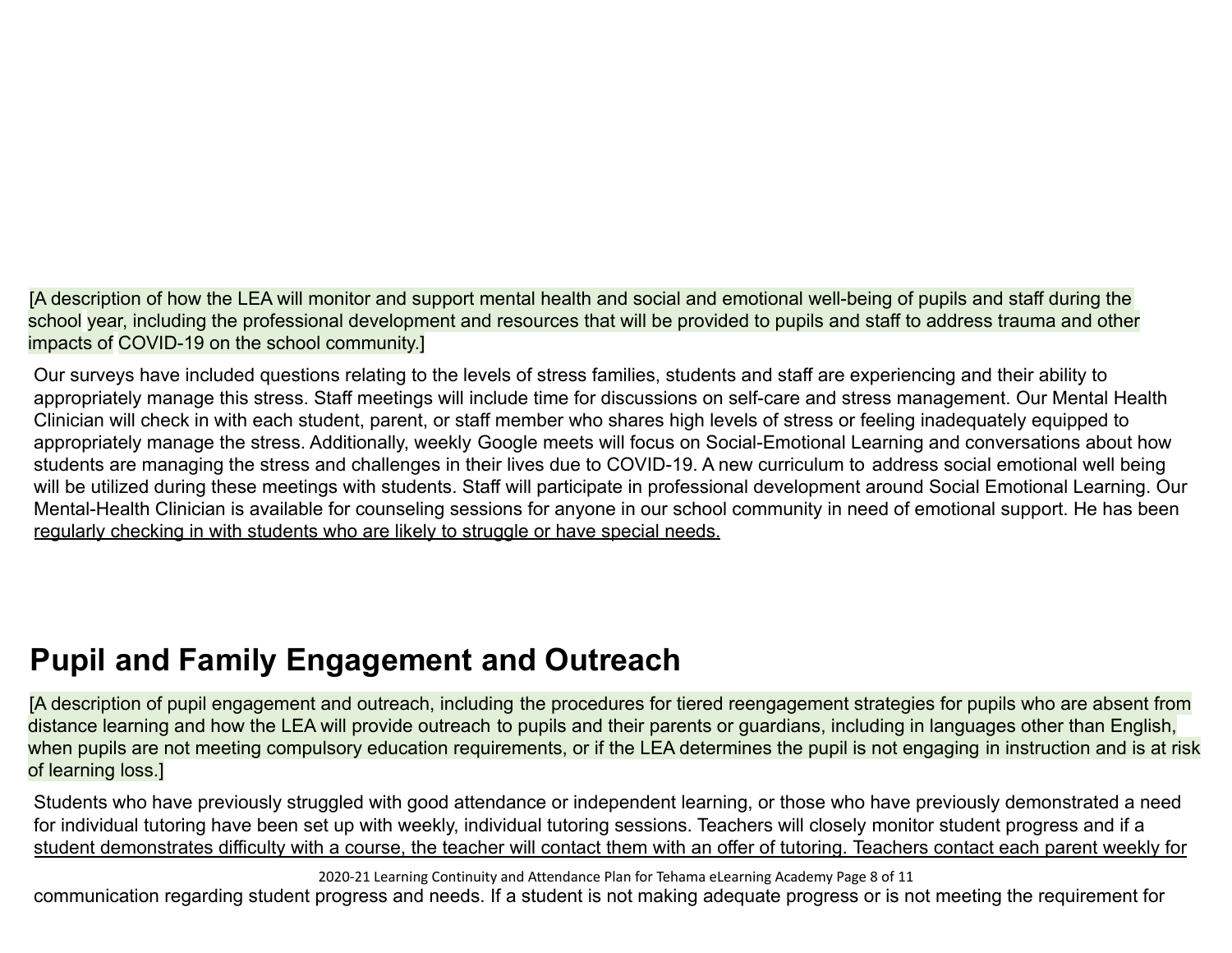attendance, we will follow our current procedure for Academic Probation. During week 1 the teacher will notify both the student and parent verbally and in a letter in the mail. If engagement does not improve by week 2 a second warning letter will be mailed and verbally communicated to the parent. and the student. The teacher will discuss with the parent and student any challenges the student may be having and how those issues could be mitigated. By week 3 if the disengagement continues a meeting will be held with the teacher, student, parent, and administrator to create a plan for student improvement. The student may be required to come to campus for support to increase success. Students who do not get caught up by the end of week four, are not meeting the requirements of the Master Agreement and may be exited from our program. Given the impact of COVID 19, our goal is to work with our families who are experiencing challenges related to the Pandemic in a proactive engaging manner rather than punitive. Our Mental Health Clinician will also engage families and students to provide a positive interaction and support. The SARB (School Attendance Review Board) process is utilized for students who are truant.

## **School Nutrition**

[A description of how the LEA will provide nutritionally adequate meals for all pupils, including those students who are eligible for free or reduced-price meals, when pupils are participating in both in-person instruction and distance learning, as applicable.]

Because we are non-classroom based, online Charter school, we do not provide meals to students. Students are not scheduled for any school activity on campus that lasts longer than 2.5 hours so the provision of a meal is not required.

We will provide referrals to all families and notifications of available food resources to all families should any of our families have a need for this support. All School-Age children in our Community can access daily breakfast and lunch at a school near their home. This information has been provided to all families and families are being encouraged to use this service.

## **Additional Actions to Implement the Learning Continuity Plan [additional rows and actions may be added as necessary]**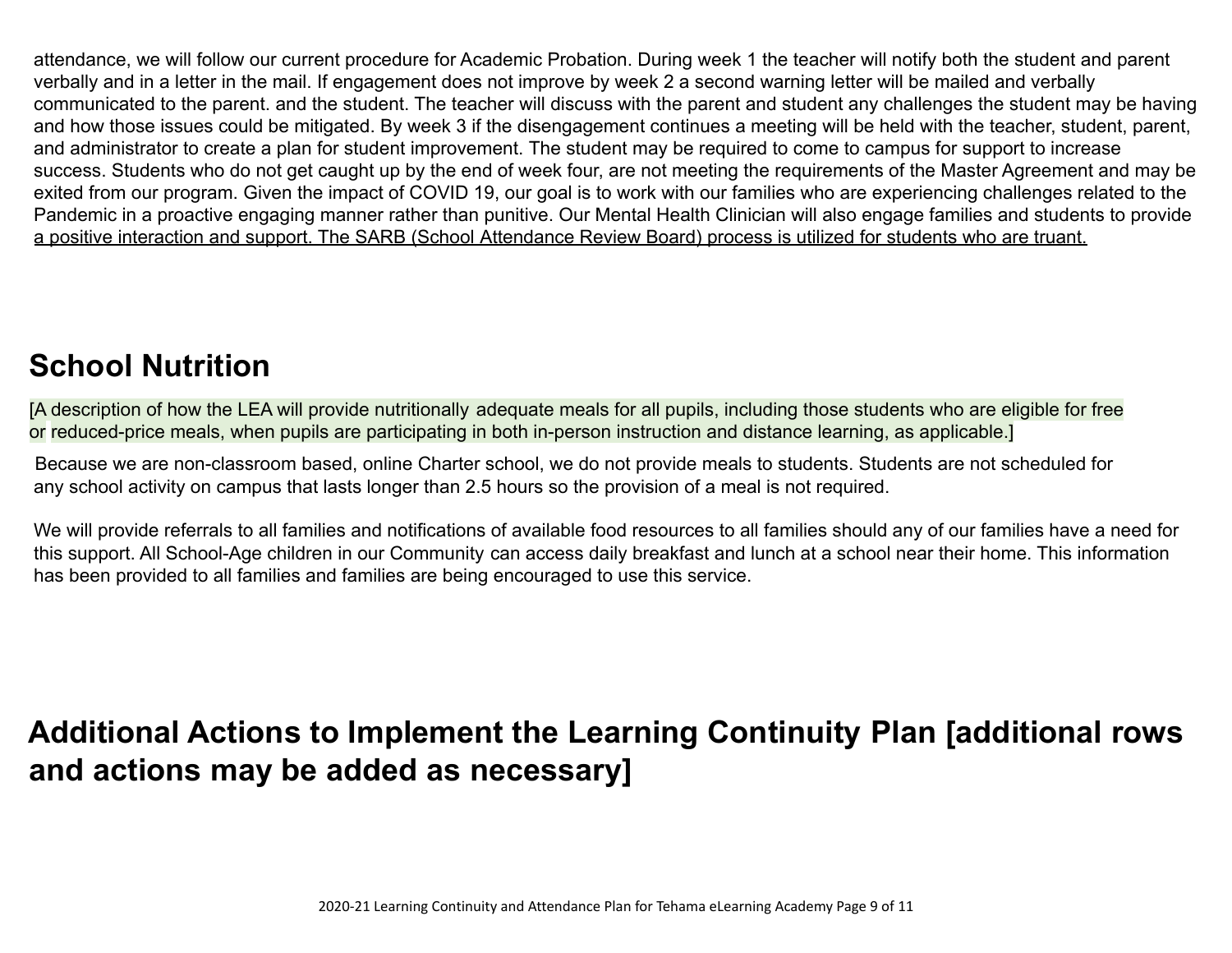Section Description Total Funds Contributing

Distance Learning Program (Supports for Pupils with Unique Needs)

Purchase of needed PPE including plexiglass barriers, masks, face shields, gloves, hand sanitizer, sanitizing wipes, etc

for proper disinfection and protection of staff 480.00 No

## **Increased or Improved Services for Foster Youth, English Learners, and Low Income Students**

Percentage to Increase or Improve Services Increased Apportionment based on the Enrollment of Foster Youth, English Learners, and Low Income students 27.16% 249,801

## **Required Descriptions**

[For the actions being provided to an entire school, or across the entire school district or county office of education (COE), an explanation of (1) how the needs of foster youth, English learners, and low-income students were considered first, and (2) how these actions are effective in meeting the needs of these students.]

[A description of how services for foster youth, English learners, and low-income students are being increased or improved by the percentage required.]

There are several actions that are contributing to the increased/improved requirement that are being implemented by Tehama eLearning Academy. These actions in turn are divided into those that already exist within the previous Local Control and Accountability Plan (LCAP) and those that are unique to the school closure/distance learning context. Additional student devices have been purchased to allow for 1:1 access. Additional online curriculum and software have been purchased to meet the specialized need for targeted intervention of our at risk populations including English Learnings, Foster youth, low income and students with disabilities. Targeted outreach is occurring through our Clinician as well as partnership with the Foster/Homeless Liaison. Our English Learners and students with disabilities will continue to have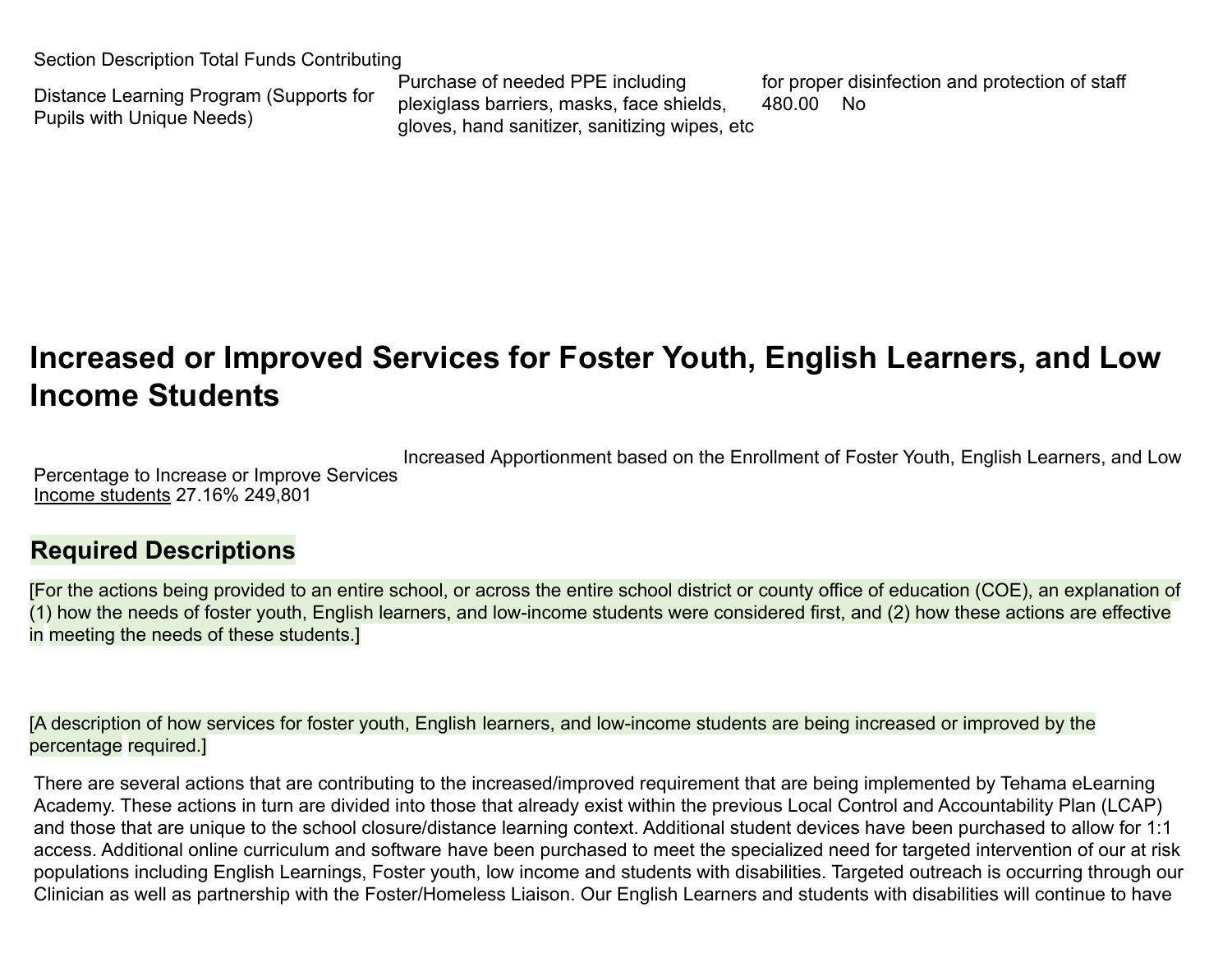supports which will adapt to their needs if in-person offerings must be decreased, or allowed to increase. Students within these special 2020-21 Learning Continuity and Attendance Plan for Tehama eLearning Academy Page 10 of 11

populations need to have intentional instructional time to build the skills necessary through tools that are targeted to those specific practices to improve achievement.